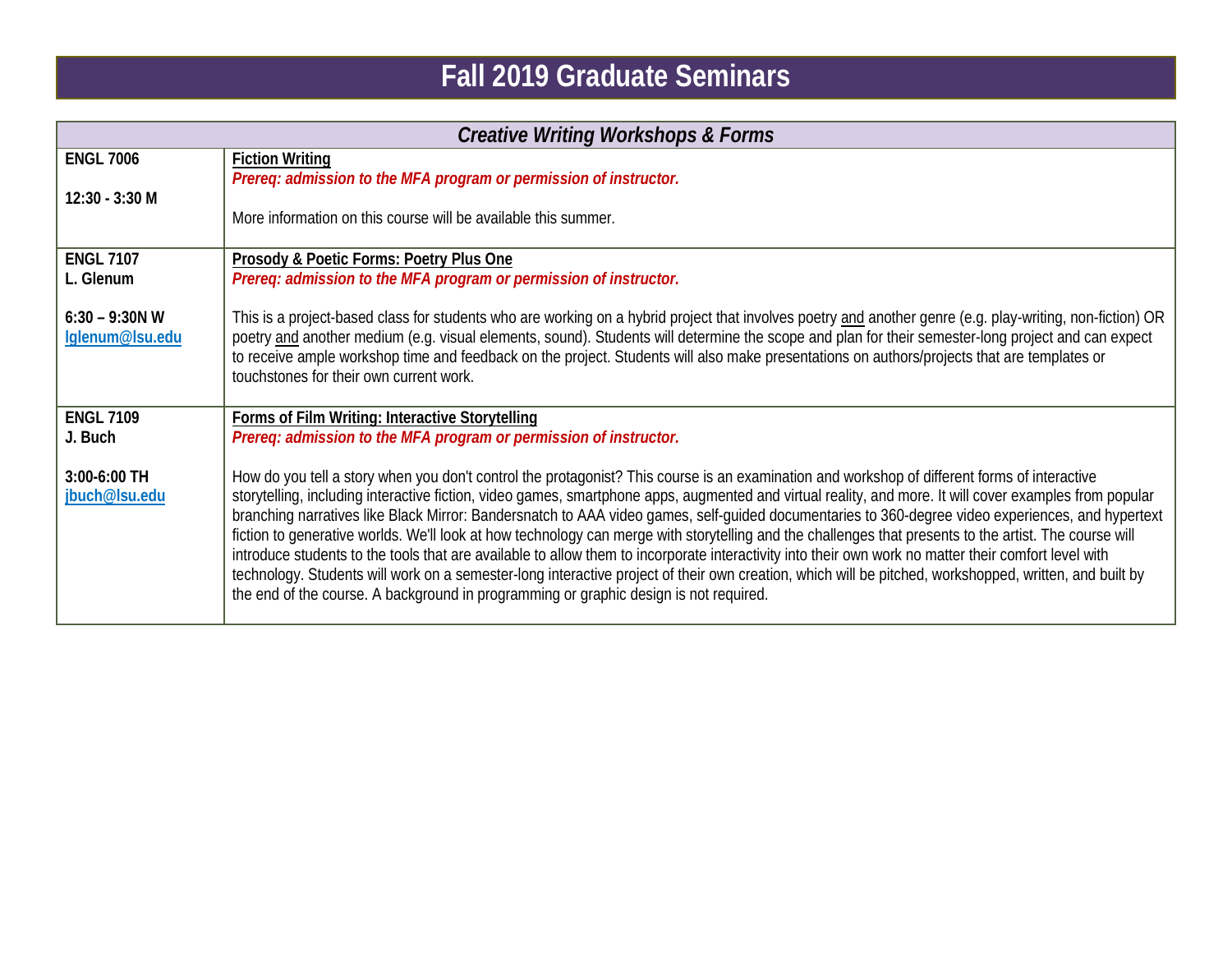| <b>PhD Seminars</b>                |                                                                                                                                                                                                                                                                                                                                                                                                                                                                                                                                                                                                                                                                                                                                                                                                                                                                                                                                                                                                                                                                                                                                                                                                                                                                                                                                                                                                                                               |  |
|------------------------------------|-----------------------------------------------------------------------------------------------------------------------------------------------------------------------------------------------------------------------------------------------------------------------------------------------------------------------------------------------------------------------------------------------------------------------------------------------------------------------------------------------------------------------------------------------------------------------------------------------------------------------------------------------------------------------------------------------------------------------------------------------------------------------------------------------------------------------------------------------------------------------------------------------------------------------------------------------------------------------------------------------------------------------------------------------------------------------------------------------------------------------------------------------------------------------------------------------------------------------------------------------------------------------------------------------------------------------------------------------------------------------------------------------------------------------------------------------|--|
| <b>ENGL 7020</b><br>S. Weltman     | <b>Proseminar in Graduate Study</b><br>Required seminar for students entering the MA and PhD graduate study program.                                                                                                                                                                                                                                                                                                                                                                                                                                                                                                                                                                                                                                                                                                                                                                                                                                                                                                                                                                                                                                                                                                                                                                                                                                                                                                                          |  |
| $3:00 - 6:00$ T<br>enwelt@lsu.edu  | This course introduces English graduate students to the profession of literary and cultural criticism. We will survey various theoretical and<br>methodological approaches as well as an assortment of fields within the discipline, focusing on the practical production of scholarship. We will learn<br>how to use digital databases and physical archives. We will cover how to make a strong critical argument (analyzing and interpreting primary texts of<br>various kinds; synthesizing secondary materials; finding, selecting, and presenting evidence; situating research within appropriate fields; documenting<br>research; and honing prose). We'll talk about reading, research, and writing processes. We'll discuss what to expect in your graduate program and<br>how best to succeed in it. We will work on adjusting to the profession: learning academic etiquette; writing conference proposals; presenting<br>conference papers; organizing conference panels; writing book reviews; submitting articles to journals; seeking grants and other opportunities;<br>fostering collaboration through reading and writing groups; balancing teaching, research, and service; exploring time and stress management; setting<br>a timeline for conference and publication goals; using course work to prepare for the general exams and the dissertation; and using your graduate<br>training to prepare for diverse careers. |  |
| <b>ENGL 7915</b><br>S. Weinstein   | <b>Teaching College Composition</b><br>Prereq: Students must be graduate teaching assistants in the English Department.                                                                                                                                                                                                                                                                                                                                                                                                                                                                                                                                                                                                                                                                                                                                                                                                                                                                                                                                                                                                                                                                                                                                                                                                                                                                                                                       |  |
| 10:30-12:00 TTH<br>sweinst@lsu.edu | Course is designed for graduate students teaching in the First-Year Writing program. Theoretical and pedagogical issues in the teaching of college<br>writing.                                                                                                                                                                                                                                                                                                                                                                                                                                                                                                                                                                                                                                                                                                                                                                                                                                                                                                                                                                                                                                                                                                                                                                                                                                                                                |  |
| <b>ENGL 7050</b><br>K. Cope        | Restoration and 18th Century Literature: Peaks, Plains, Valleys, and Abysms of Enlightenment Culture - A Survey Enhanced with Novelties                                                                                                                                                                                                                                                                                                                                                                                                                                                                                                                                                                                                                                                                                                                                                                                                                                                                                                                                                                                                                                                                                                                                                                                                                                                                                                       |  |
| $3:30 - 6:30$ W<br>encope@lsu.edu  | The topic of this augmented survey of Enlightenment writing might well be topicality, for the "long" eighteenth century specialized in what poet and<br>critical theorist John Dryden called "variety." Always expanding the Republic of Letters, Restoration and eighteenth-century writers tested the laws of<br>literature against such diverse phenomena as comets, bathyspheres, curative spas, and petrified forests. This course is presented as an "augmented<br>survey" because it will provide students with a professional-level understanding of the high spots of baroque and neoclassical cultures, whether the<br>speculative fiction of Lady Margaret Cavendish or the satire of Alexander Pope or the fictions of Samuel Richardson while also including glances at the<br>extravagances, oddities, and anomalies of the period, from journeys to Icelandic geysers to debates over miracles to the rise of gastronomy to<br>narrative architecture to the first attempts at sustainability.                                                                                                                                                                                                                                                                                                                                                                                                                                 |  |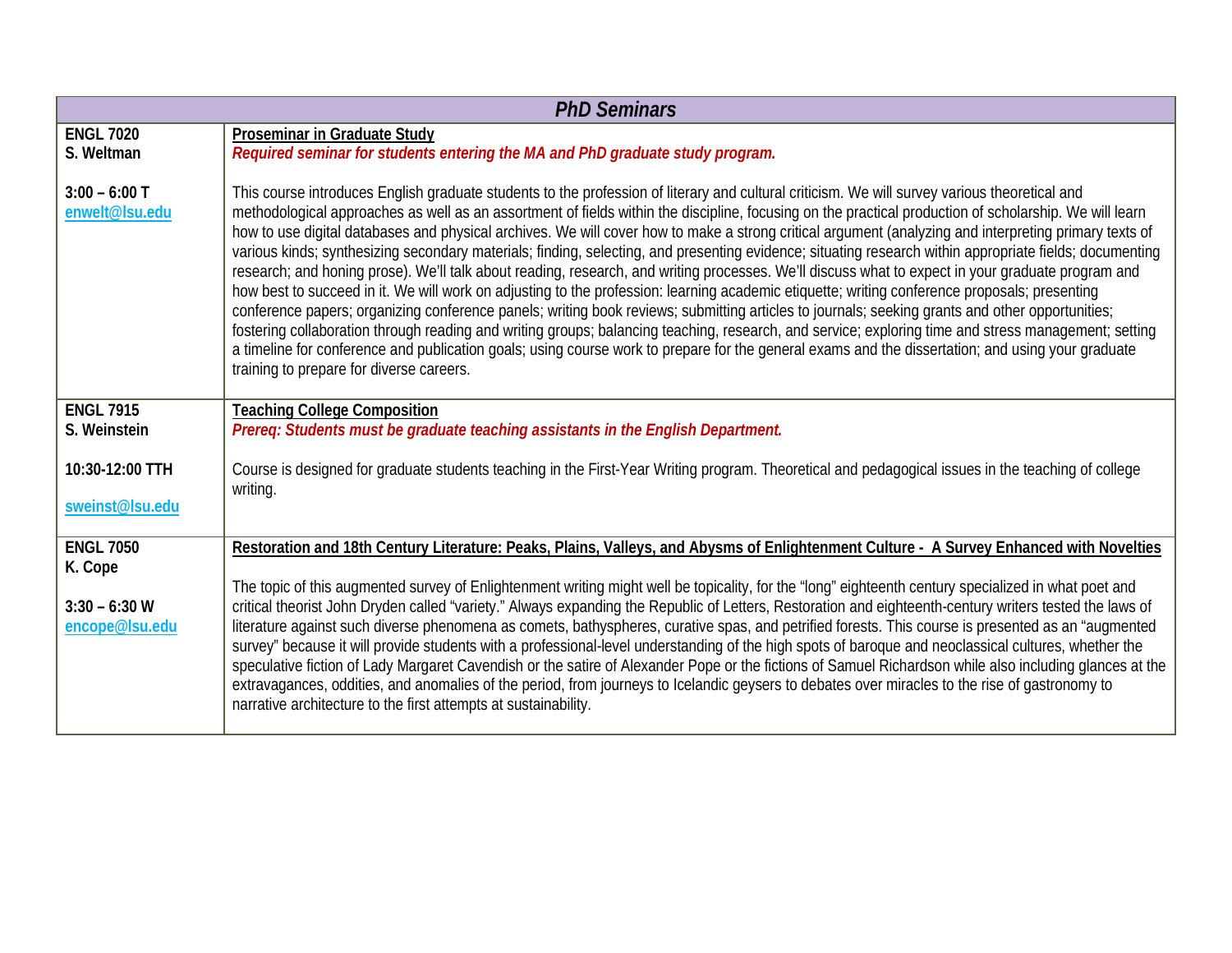| <b>PhD Seminars</b>                                               |                                                                                                                                                                                                                                                                                                                                                                                                                                                                                                                                                                                                                                                                                                                                                                                                                                                                                                                                                                                                                                                                                                                                      |  |
|-------------------------------------------------------------------|--------------------------------------------------------------------------------------------------------------------------------------------------------------------------------------------------------------------------------------------------------------------------------------------------------------------------------------------------------------------------------------------------------------------------------------------------------------------------------------------------------------------------------------------------------------------------------------------------------------------------------------------------------------------------------------------------------------------------------------------------------------------------------------------------------------------------------------------------------------------------------------------------------------------------------------------------------------------------------------------------------------------------------------------------------------------------------------------------------------------------------------|--|
| <b>ENGL 7221</b><br>P. Rastogi                                    | Topics in Critical Theory and Cultural Studies: Postcolonial Plus - A Theory for the Twenty-First Century                                                                                                                                                                                                                                                                                                                                                                                                                                                                                                                                                                                                                                                                                                                                                                                                                                                                                                                                                                                                                            |  |
| $12:00 - 3:00$ T<br>prastogi@lsu.edu                              | This course will put the plus in the postcolonial to examine how postcolonialism has combined with other theoretical areas and created ingenious,<br>eclectic, and exciting subfields in postcolonial literary and cultural theory in the twenty-first century. We will read foundational texts from:<br>Postcolonial (Plus) Animal Studies, Ecocriticism, and Climate Change<br>Postcolonial (Plus) Critical Ethnic Studies<br>Postcolonial (Plus) Digital Humanities<br>Postcolonial (Plus) Disability Studies<br>Postcolonial (Plus) Disaster and Crisis Studies<br>Postcolonial (Plus) Narrative Medicine<br>Postcolonial (Plus) New Media Studies<br>Postcolonial (Plus) Post-genre Studies<br>Postcolonial (Plus) Refugee and Human Rights Studies<br>Postcolonial (Plus) Techno-science<br>The course will begin with a quick survey of the canonical texts, theorists, and themes in postcolonial studies. Students will develop an understanding<br>of the central assumptions of postcolonial theory, helping them navigate the new subfields that are the primary focus of the class.                                     |  |
| <b>ENGL 7921</b>                                                  |                                                                                                                                                                                                                                                                                                                                                                                                                                                                                                                                                                                                                                                                                                                                                                                                                                                                                                                                                                                                                                                                                                                                      |  |
| M. Massé<br>$12:30 - 3:30$ W<br>mmasse@lsu.edu                    | Topics in Genre: The Academic Novel<br>The "academic novel" seems to promise a pleasant (albeit snarkily knowing) romp through home territory. Yet, as soon as we explore the terrain, we<br>find ourselves going in unexpected directions. How do we define genre? What are genres for? How do genre and media intersect? How do genres<br>rise historically, and what sociocultural issues do they shape/reflect? And how do we, as participant/observers, engage with these texts<br>methodologically?<br>We'll be reading primary texts ranging from early classics such as Sayers's Gaudy Night and Amis's Lucky Jim through examples such as<br>Schumacher's Dear Committee Members, Roth's Human Stain, and Smith's Beauty. We're also going to frame our understanding of these texts<br>through historical, social, and theoretical analyses about universities, from Newman's "Idea of a University" through contemporary Critical University<br>Studies. Discussion format, reading journals, several short essays, longer final essay, and class presentation, and modified final project option for<br>M.F.A. students. |  |
| <b>ENGL 7960</b><br>C. Rovee<br>$3:30 - 6:30$ M<br>crovee@Isu.edu | Studies in the Romantic Period: Elegy and the Lyric<br>Elegy is conventionally understood as a poetry of mourning. But setting aside questions of genre, one might understand the very notion of lyric poetry,<br>from about 1750 on, as in some sense elegiac. In this class, we will consider the history of elegy as a specific verse form while also taking up the<br>emergence of 'the elegiac' as an essential lyric mood. Readings will focus on specific poetic elegies as well as on institutional forms (e.g. the<br>archive) or modes of cultural production (e.g. photography), which embody an elegiac mode.                                                                                                                                                                                                                                                                                                                                                                                                                                                                                                            |  |